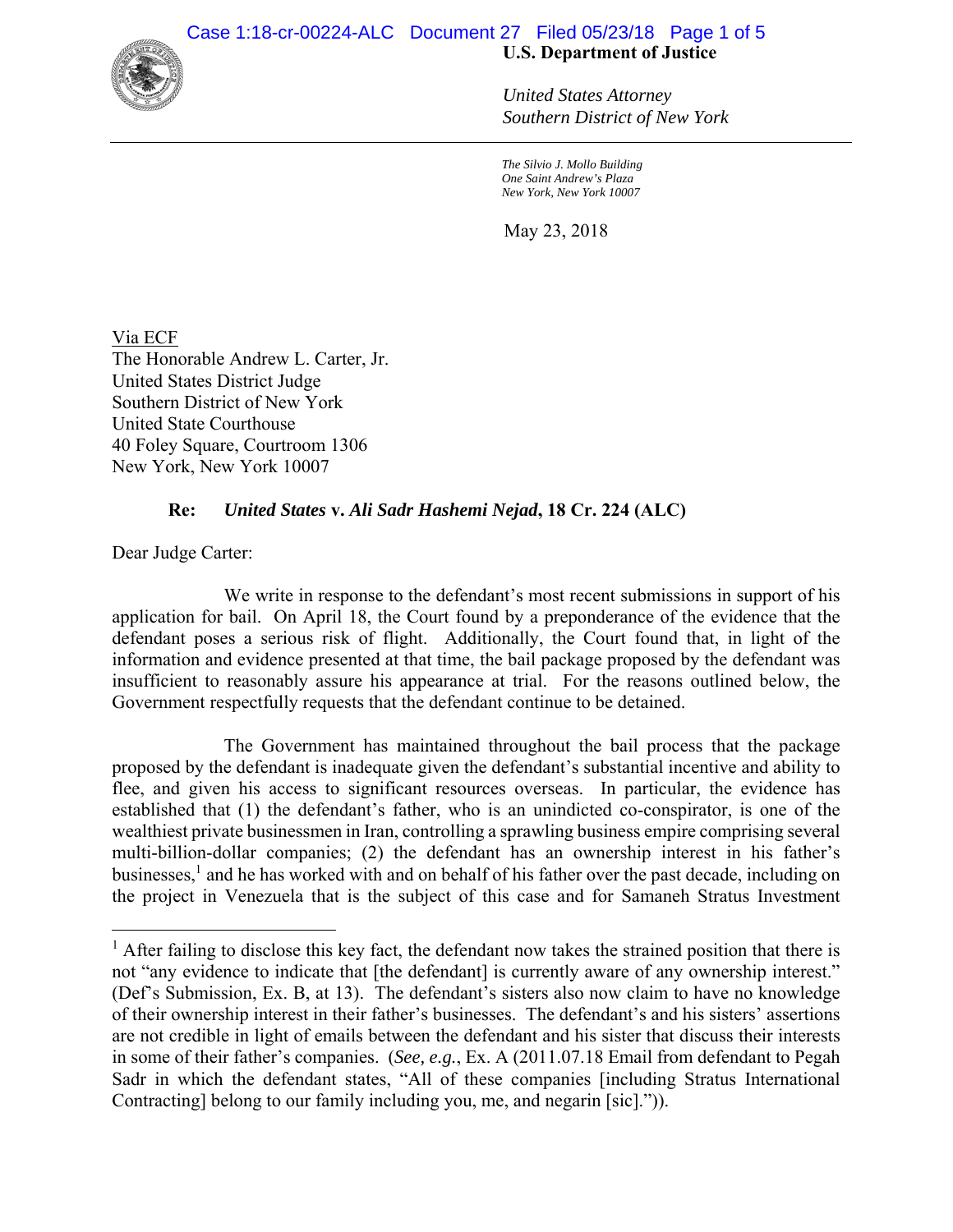Company in Iran; (3) the defendant has set up and controlled numerous overseas companies of his own over the past decade, several with direct or indirect ties to his father's businesses in Iran; (4) at various times, the defendant has represented that his own assets measure in the tens of millions of dollars; (5) the defendant's father has represented that his assets are at least well in excess of \$100 million; (6) both the defendant and his father have set up and controlled numerous foreign bank accounts in multiple jurisdictions and currencies with substantial assets in them; and (7) the defendant has exercised control over his father's foreign bank accounts, sending large sums of money around the world on his behalf, including millions of dollars to his mother and sisters in the United States.

In light of this and other evidence, the Court requested more information about the defendant's current financial circumstances and which of his assets are potentially subject to forfeiture; how much money may be available to the defendant through his father and other relatives; and the nature of the relationship between the defendant and the various individuals who have offered to be co-signers on a second bond, as well as information about their respective financial means. In response, on May 17, the defendant submitted an eight-page letter attaching two exhibits: additional affidavits and letters from the proposed co-signers to the secondary \$14 million bond, and a 22-page report from a financial investigator. These submissions are unpersuasive for a number of reasons.

First, the \$20 million bond the defendant proposes co-signing with his mother and sisters is based almost entirely on assets that are encumbered, forfeitable, or both:

- The defendant's equity in Pilatus Bank in Malta, worth allegedly \$12.9 million. First, the defendant concedes that this money currently is frozen, and that whatever assets remain after the bank is unwound by the Maltese authorities will be "significantly" less than \$12.9 million. But, more significantly, regardless of how much money the defendant ultimately receives, his equity in Pilatus Bank is forfeitable because it constitutes criminal proceeds directly linked to the Venezuela project—the defendant used money from the project (CHF 1 million (Swiss Francs) and  $\epsilon$ 8 million) to establish and capitalize Pilatus Bank in 2013.
- The defendant's apartment in Washington D.C., with an alleged fair market value of \$1.5 million. This property is forfeitable because it was purchased with criminal proceeds directly linked to the Venezuela project—the defendant used money from the project to purchase the apartment for nearly \$1 million in 2013.
- The defendant's equity interest in various entities that own pistachio farms in California, with an alleged net value of \$5.7 million. This property is forfeitable because it was purchased with criminal proceeds directly linked to the Venezuela project—the defendant used approximately \$3.5 million from the project to purchase the properties, and used an additional \$2.5 million from the project to make capital contributions to the entities.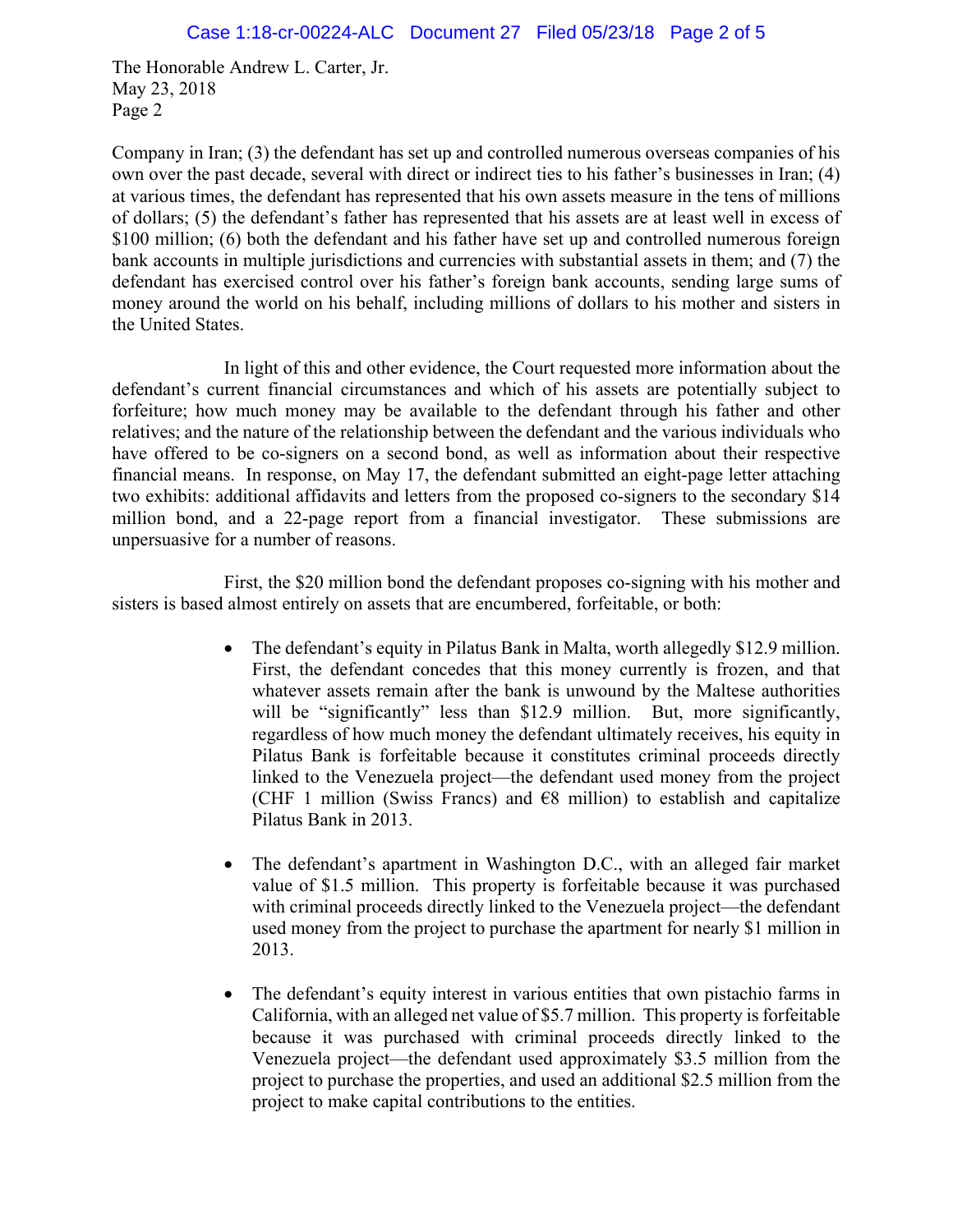$\overline{a}$ 

- Two bank accounts in Cyprus, worth allegedly \$3.1 million. According to the defendant, these accounts have been frozen by Cyprus authorities. Moreover, defense counsel has acknowledged that this money, if made available to the defendant, largely would be used to pay his legal fees and other expenses. (*See* Def's Submission, at 4 n.2).
- Pegah Sadr's apartment located at 1134 Alta Loma Road, apartment 203, West Hollywood, California, with an alleged fair market value (in combination with an adjacent unit she owns) of \$1,175,000. This property is forfeitable because it was purchased with criminal proceeds directly linked to the Venezuela project—the defendant and his father used approximately \$380,000 from the Venezuela project to purchase this property in 2014.
- Vacant land owned by Pegah Sadr, located at 37314 Winding Way, Malibu, California, for which she paid \$920,000. This property is forfeitable because it was purchased with criminal proceeds directly linked to the Venezuela project—the defendant used approximately \$920,000 from the project to purchase this property in 2012.
- Shokouh Azad's apartment located at 5225 Pooks Hill Road, apartment 412N, Bethesda, Maryland, with an alleged fair market value of \$320,000. This property is forfeitable because it was purchased with criminal proceeds directly linked to the Venezuela project—the defendant and his father used \$180,000 from the project to purchase this property in  $2013.<sup>2</sup>$

Thus, at a minimum, approximately \$24.5 million of the defendant's and his family's assets that would secure the proposed \$20 million bond are forfeitable and/or encumbered. Accordingly, the core of the defendant's proposed bail package cannot reasonably assure the defendant's presence at trial because the defendant and his family members risk losing the bulk of the security whether the defendant flees or not.

Other elements of the defendant's proposed package also fail to provide adequate assurances that the defendant will return to court when ordered, including (1) his offer to surrender his passports, given that the Government had to identify at least one additional active passport not disclosed by the defendant, and where the defendant has a history of obtaining passports from multiple countries using a private company whose primary service is to obtain citizenship and/or passports for clients; (2) a likely unenforceable (both legally and practically) extradition waiver, *see, e.g.*, *United States* v. *Morrison*, 2016 WL 741924, at \*4 (W.D.N.Y. 2016), *United States* v. *Kazeem*, 2015 WL 4645357, at \*3 (D. Or. 2015), *United States* v. *Young*, 2013 WL 12131300, at \*7 (D. Utah 2013); and (3) a lack of serious security measures beyond the defendant's reluctant

 $2$  The Government produced in discovery bank records, title records, and emails showing that the aforementioned properties were purchased using proceeds of the charged crimes.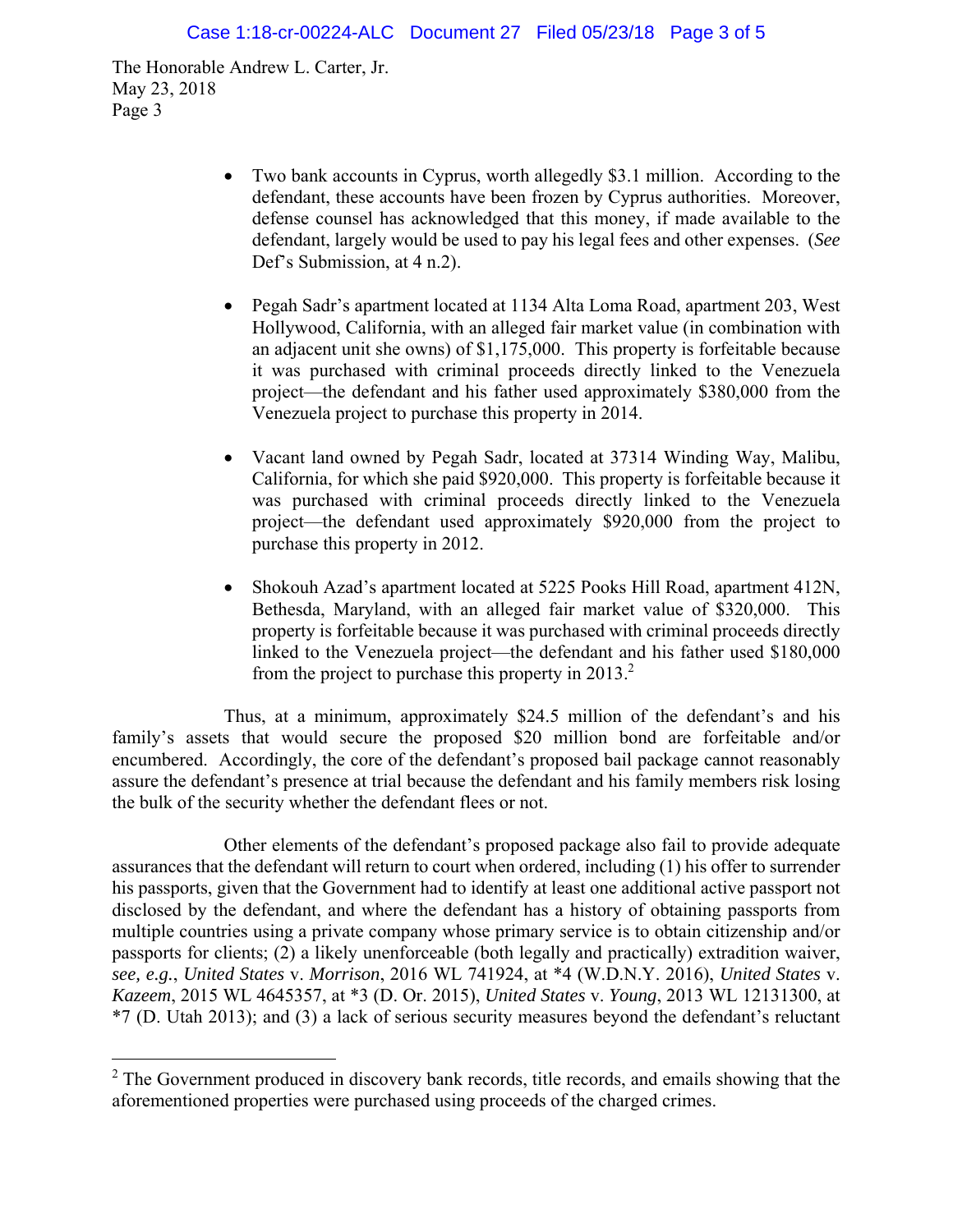$\overline{a}$ 

offer to be subject to electronic monitoring (which, as Magistrate Judge Moses observed, is not a guarantee against flight). $3$ 

More significantly, the face value of the defendant's package is inadequate given significant evidence of the defendant's access to substantial resources overseas far in excess of the total bail-package amount. In an attempt to address this issue, the defendant now relies on a 22 page report authored by Guidepost Solutions LLC, a corporate investigations firm hired by his attorneys.

At the outset, it is noteworthy that, by their own admission, the "primary goal" of the purportedly "independent" financial investigation conducted by Guidepost was to "validate" the defendant's prior representations to the Court. (Def.'s Submission, Ex. B at 2). In other words, Guidepost was not hired to and did not conduct a truly independent investigation, but rather set out to put their imprimatur on the positions already staked out by the defendant. And that is confirmed by the "investigation" they conducted, which appears to have consisted primarily of interviews of the defendant and his father, and a review of the record in this case, including the materials filed by the parties and disclosed by the Government in discovery. But none of this information could possibly answer the Court's questions about the defendant's *current* financial condition, and the state of his father's wealth and the defendant's ability to access it, because the materials obtained by the Government's investigation primarily cover the period of the charged conduct: 2008 to 2014. In other words, Guidepost's "investigation" was not designed to reveal any new information.

It is equally significant that, to the extent the report was based on the review of some additional materials or witness interviews, it fails to include or identify any of them, so the Court cannot examine or verify any information in the report. Ultimately, the purportedly "independent" investigator and the defendant are saying the same thing to the Court: take our word for it. But, based on the defendant's history in these proceedings of failing to identify and disclose material information, and the fact that Guidepost was hired simply to "validate" the defendant's prior positions, the Court should not. For example, when the report states without foundation that Mohammad Sadr is worth *only* "tens of millions of dollars" and that all his wealth is locked up in Iran, or that he has closed all 26 foreign bank accounts he controlled and has access to only \$200,000 in cash (Def.'s Submission, Ex. B at 17, 19, 20), there is no way to verify any of this information, and no basis to rely on it or any of the report's conclusions.

 $3$  The Government does not dispute that there are examples of cases in which wealthy defendants with few ties to the United States are granted bail. Def.'s Submission at 6-7. There are also, however, a number of cases in which courts have detained defendants facing similar charges to the defendant in this case. *See, e.g.*, *United States* v. *Reza Zarrab*, 15 Cr. 867, Dkt. No. 41 (RMB) (S.D.N.Y. 2016) (denying bail to defendant charged with export violations based on defendant's lack of ties to the United States; his significant wealth and resources; his extensive international travel; and his strong ties to foreign countries without extradition); *United States* v. *Townsend*, 897 F.2d 989, 994-95 (9th Cir. 1990) (denying bail to defendants charged with export violations where defendants faced substantial sentences, had no domestic ties, extensive foreign ties, and had access to large quantities of cash).